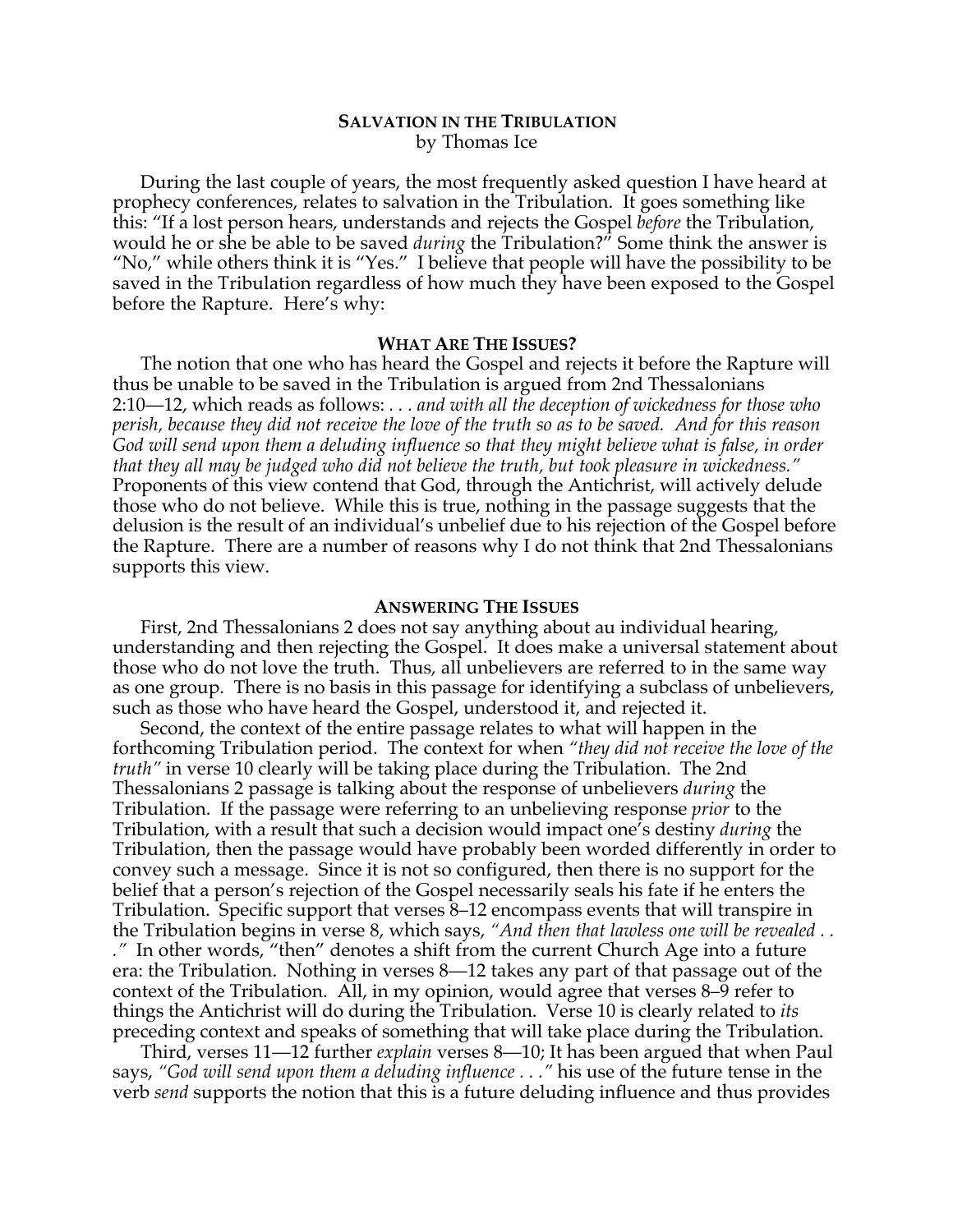a reason for the view that I am rebutting. However, the future tense does not support that view. Instead, it refers to the whole of what is being said in verses 11—12. he future tense in the passage relates to the acts of unbelief (taking place in the Tribulation) as well as Cod's judgmental response. So this does riot support that view. Verse 12 provides the purpose for God's judgment during the Tribulation, which is to judge unbelief.

# **FURTHER REASONS AND OBJECTIONS**

The Bible teaches that the heart of all humanity is fallen and depraved (Genesis 6:5; 8:21; Jeremiah 17:10; Ephesians 417–18, etc.). All unbelievers, from Adam on down, are described as being *"spiritually dead"* (Ephesians 2:1–3) and *"blind"* (2nd Corinthians 4:4*).* Thus, for any individual to believe the Gospel at any time in history requires a supernatural work of the Holy Spirit to regenerate and open the sinner's eyes to God's gracious offer. Left to ourselves, we will reject the Gospel when it is preached. What sinner has ever "heard and understood" the Gospel without the miraculous work of God enabling a *dead* and *blind* individual to see and believe? No sinner, on his own, has ever "heard and *understood"* the Gospel in such a way as described by the notion I am dealing with to make such a view feasible. No, unbelievers unaided by the sovereign work of God will remain in their unbelief and rejection equally during the current Church Age as well as during the future generation. Thus, every unbeliever will have an opportunity to hear and believe the Gospel during the Tribulation regardless of the extent of evangelism that they have received before the Rapture.

Revelation 13:8–10 says the following in conjunction with the rise of the Antichrist at the midpoint of the Tribulation: *"And all who dwell on the earth will worship him, everyone whose name has not been written from the foundation of the world in the book of life of the Lamb who has been slain. If anyone has an ear, let him hear. If anyone is destined for captivity, to captivity he goes; if anyone kills with the sword, with the sword he must be killed. Here is the perseverance and the faith of the saints."* Such language about belief and unbelief in the Tribulation—in relation to the Antichrist—as in 2nd Thessalonians 2, does not support the issue that I am addressing. Instead, it speaks of destiny as the factor determining salvation: God's sovereign will! In other words, one's salvation in the Tribulation will come about just as it does during our present Church Age.

Some who advocate the view that no salvation is possible in the Tribulation for those who previously heard the Gospel say that if their view is not true, then some unbelievers will be given a second chance. This is also faulty thinking based upon a mischaracterization. The notion of a second chance, which no one will ever receive, relates to those who have departed this life through death and have gone into eternity without Christ. That is not what will be going on when any unbeliever is left behind at the Rapture. Instead, all unbelievers will simply be passing from one phase of history (the present Church Age) into another phase (the Tribulation). They are not leaving history and passing into eternity yet. All unbelievers passing from the Church Age into the Tribulation will continue to have an opportunity to receive Christ until they have been either saved, killed, or have received the mark of the beast in the second half of the Tribulation. This is not a second, chance, since unbelievers will still be in history, not heaven.

We can see that 2nd Thessalonians 2 is a summary of Antichrist's "career" that will take place during the Tribulation Period. Nothing in the text even suggests a relationship between things that will happen in the Tribulation and the current Church Age. So why does such a belief have a significant following among Pretribulationists?